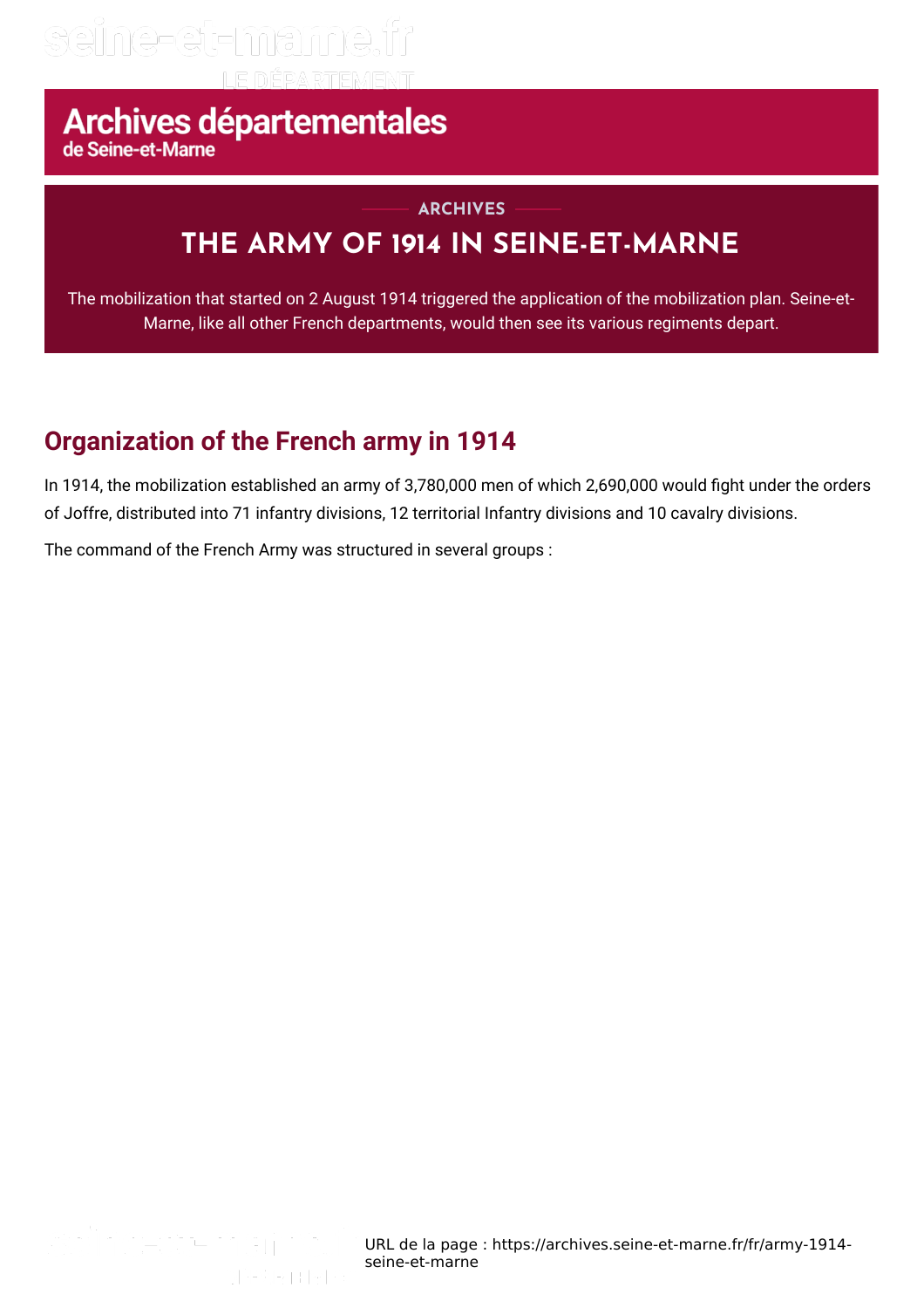# seine-et-mame.fr

- LE DEPARTEMENT
- **General HQ :** which provided the command of the entire French battle corps between 1914 and 1919. It was organized into four offices: one to manage staffing, equipment and mobilization; a second to manage intelligence and the secret services; the third managed operational orders and instructions; and the fourth was in charge of stages and transportation.
- **The army groups**: these were the command and decision-making bodies and did not engage in combat. Several were established during the war: the Army Group of the North, the Army Group of the Centre, the Army Group of the East, the reserve armies group, the group of armies of Flanders, the "British Expeditionary Forces" (under British command).
- **The armies :** they were responsible for directing operations on the battlefield. When the German attack occurred in August 1914, the General Headquarters triggered Plan XVII and five armies were deployed. Nine others would follow during the conflict.
- **The army corps :**these were the execution and tactics corps including the general staff, service departments, an artillery regiment, two infantry divisions, two infantry regiments with two battalions (army reserve corps), a cavalry regiment with six squadrons, a 75 mm artillery regiment with 4 groups of 3 batteries (48 weapons), four companies of engineers, a detachment of sapper/telegraph operators and section of projectors. Each corps consisted of 45 000 men.
- **The divisions :**the active division included 16 000 men. It consisted of two brigades of two regiments with three battalions, a reserve regiment of two battalions, an artillery regiment if nine batteries (36 x 75 mm guns), a cavalry squadron and a company of engineers. The reserve division had two infantry brigades with three regiments of two battalions, two cavalry squadrons and three artillery groups of three batteries.
- **The brigades** : each brigade consisted of two or three regiments grouped under the command of a general.
- **The regiments :** the active regiment consisted of 3,400 men, a general staff, a non-combatant company, three battalions of four companies and a section of two machine guns. The reserve infantry regiment consisted of two battalions of four companies and a section of two machine guns. The territorial regiment consisted of three battalions of identical formation to the active battalions.
- **The battalions :** a battalion consisted of four companies (i.e. about 1,000 men) under the command of a commander or captain.
- **The companies :** a company consisted of four sections (about 250 men) under the command of a lieutenant.
- **The sections :** a section consisted of four squadrons (i.e. about 60 men) under the command of a lieutenant.
- **The squadrons**: a squadron consisted of about 15 men.

## **The Seine-et-Marne garrisons and their specics**

## **The Infantery regiments**

#### **The army of 1914**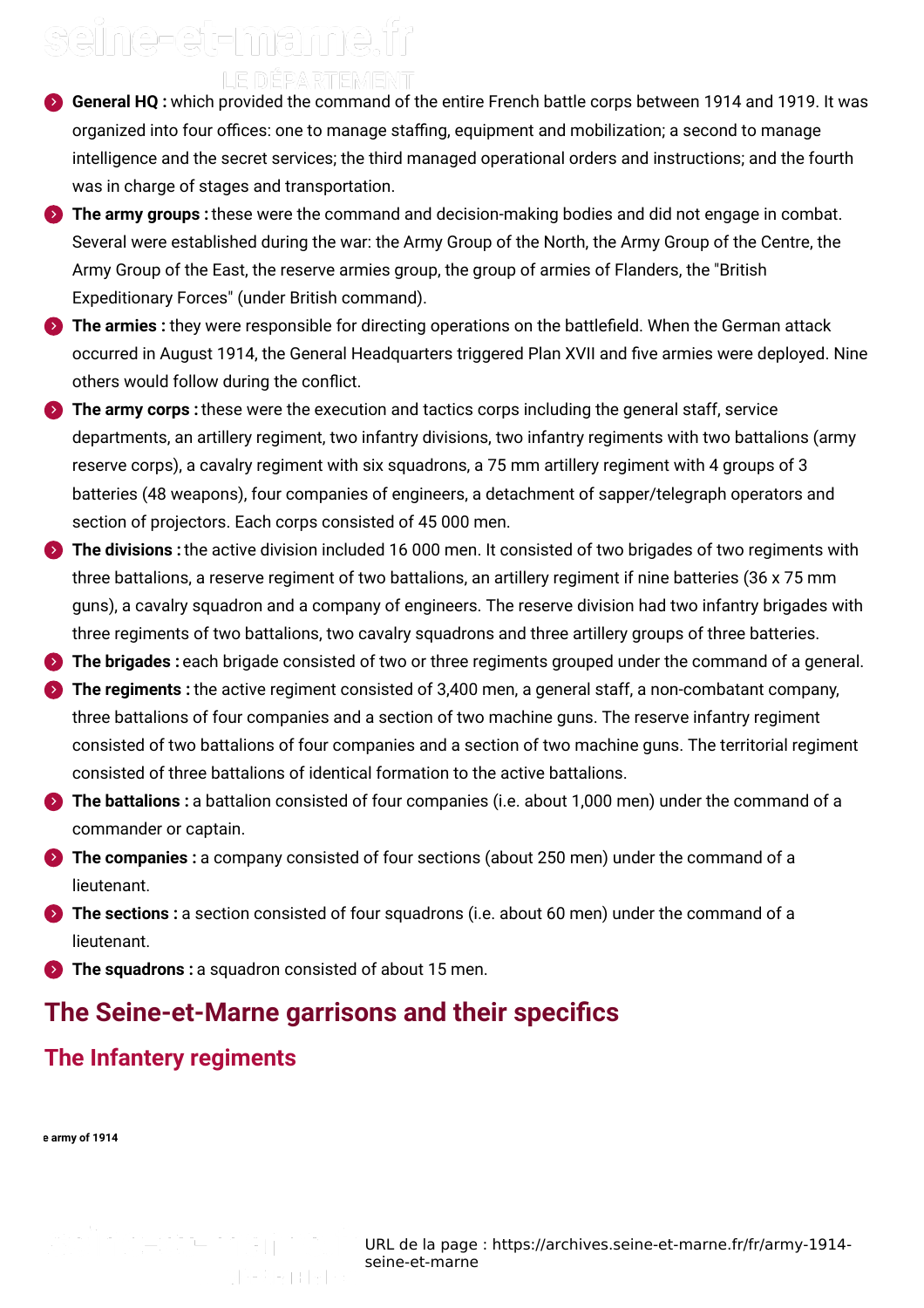# seine-et-mame.fi LE DÉPARTEMENT

## **46th infantry regiment, Paris, Fontainebleau**

**From 1886, the regimental depot was located in the Damesme barracks, Rue Saint-Merry, Fontainebleau and** hosted one of its battalions. The soldiers underwent long weeks of training there and reservists went there regularly to carry out "periods". These men had finished their active military service long before but were required to undergo instruction in order to take their place in the 246th Infantry Regiment, the reserve regiment of the 46th.

 $\bullet$  In early August 1914, the 46th infantry regiment left Fontainebleau for the front. After a mass held at 5:00  $\,$ am, the regiment was reviewed by Colonel Maleterre who reminded his soldiers of the objectives of the war: " You will take back Alsace and Lorraine at bayonet point. I can see victory in your eyes, as you can read it in mine".

#### **31st infantry regiment, Paris, Melun**

- $\blacktriangleright$  From 1900 until the Great War, the regiment remained in Paris (2nd and 3rd battalions) and Melun (1st battalion), where it was first stationed at the Breton barracks, and then, from 1905, at the current Augereau barracks where it occupied just two areas of the main building, while the Breton barracks became the clothing store.
- It was on 7 and 8 August 1914 that the regiment left its garrisons under the command of Colonel Coudein. In field uniform, the regiment passed through Melun to the cheers of the crowds. It was engaged in the Longwy region from 21 August 1914 and was involved in its first battle on 22 August.

### **76th infantry regiment, Paris, Coulommiers**

A battalion of the 76th infantry regiment was at Coulommiers from 1911 to 1914, but the bulk of the regiment was in Paris, in the Clignancourt barracks.

### **32nd eld artillery regiment, Fontainebleau**

- 
- **This regiment was mobilized in Fontainebleau and set off on 12 August 1914 in Thomery. They alighted** from the train at Anor-Hirson on 13 August and joined up with their division, the 38th, to which they had been assigned for the whole campaign.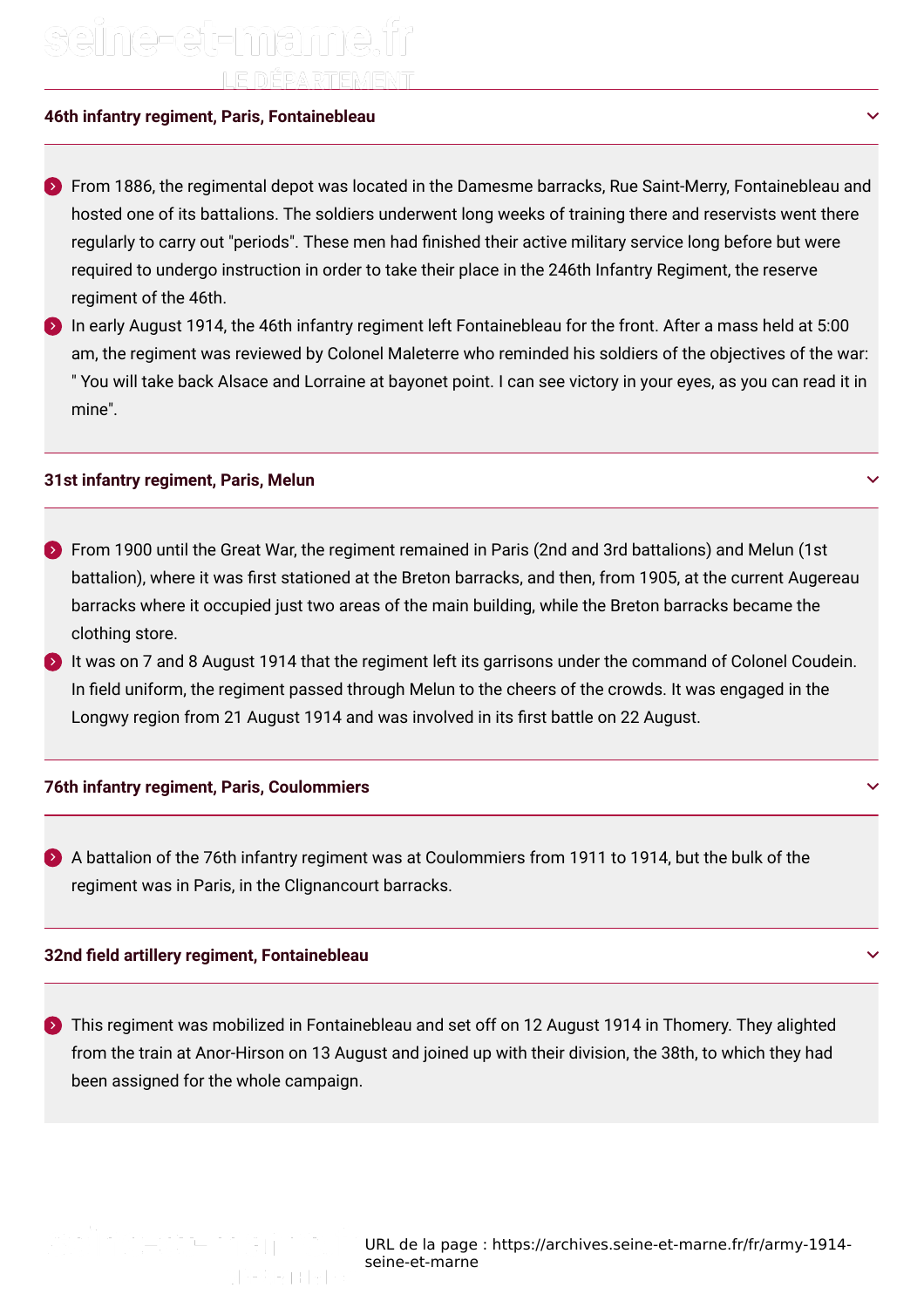# seine-et-marne.fr LE DÉPARTEMENT

## **5th squadron of the train des équipages, Fontainebleau**

 $\sum$  This regiment was deployed in Avon in the Lariboisière barracks. The Train was the resource that was used to organize and coordinate logistics, transport (materials, ammunition, supplies) and support for the movement (including road traffic) of the Army.

## **The territorial infantry regiments**

**The army of 1914**

**34th territorial infantry regiments, Fontainebleau**

Mobilized at Fontainebleau from 2 August 1914, the 34th territorial infantry regiment embarked on 11 August for Langres, where they were responsible for the defence of the Northeast.

### **35th territorial infantry regiments, Melun**

**This regiment was mobilized at Melun from 2 August 1914. It was under the command of Lieutenant-**Colonel Pelliat and had three battalions consisting mainly of soldiers from Paris and Seine-et-Marne. Before embarking on 10 August to the Langres army base, the regiment was inspected on 8 August, place Saint-Jean in Melun.

#### **36th territorial infantry regiments, Coulommiers**

## **The cavalry regiments**

seine-et-mame.

**The army of 1914**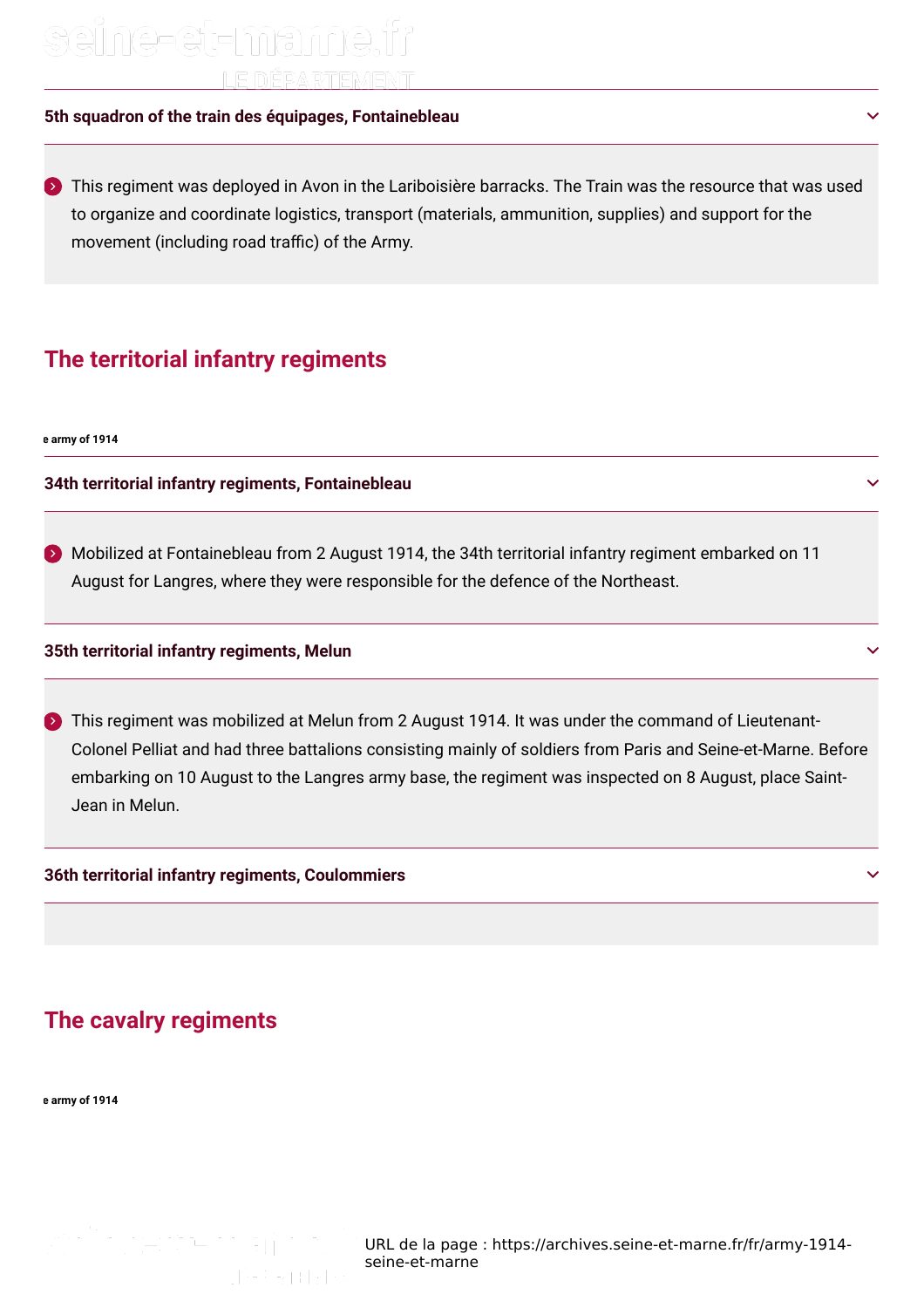## seine-et-mame.fi LE DÉPARTEMENT

#### **8th hussars, Meaux**

 $\triangleright$  On 31 July 1914 at 18:30, the regiment received the order to get ready. It embarked the next night and set off to Auvillers-les-Gorges (Ardennes). Under the command of Colonel Delaine, it was composed of men from the recruitment of the Centre and the Paris region to which some Bretons had been added.

#### **29th dragoons, Provins**

 $\bullet$  On Friday 31 July 1914 at 19:00, the 29th dragoons received the order to mobilize their squadrons and make ready to depart. The next morning, at 08:00, the general staff and the 1st squadron left their billet in Provins and went to the train station where the units were to embark. The local population lined the streets along which the regiment passed. On 2 August, in the morning, the 29th dragoons had arrived in the area of **Mezieres** 

#### **7th dragoons, Fontainebleau**

 $\blacktriangleright$  Forming a brigade with the 13th dragoons of Melun, the 7th dragoons occupied a billet in Boufflers (named after the Duke of Boufflers, a Marshal who died at Fontainebleau in 1711) or the general HQ of the cavalry, on rue Saint-Honoré, a former hotel of the Garde du Corps, converted into barracks during the Revolution.

#### **13th dragoons, Melun**

## **The reserve infatry regiments**

**The army of 1914**

**231st infantry regiment, Melun**

seine-et-marne